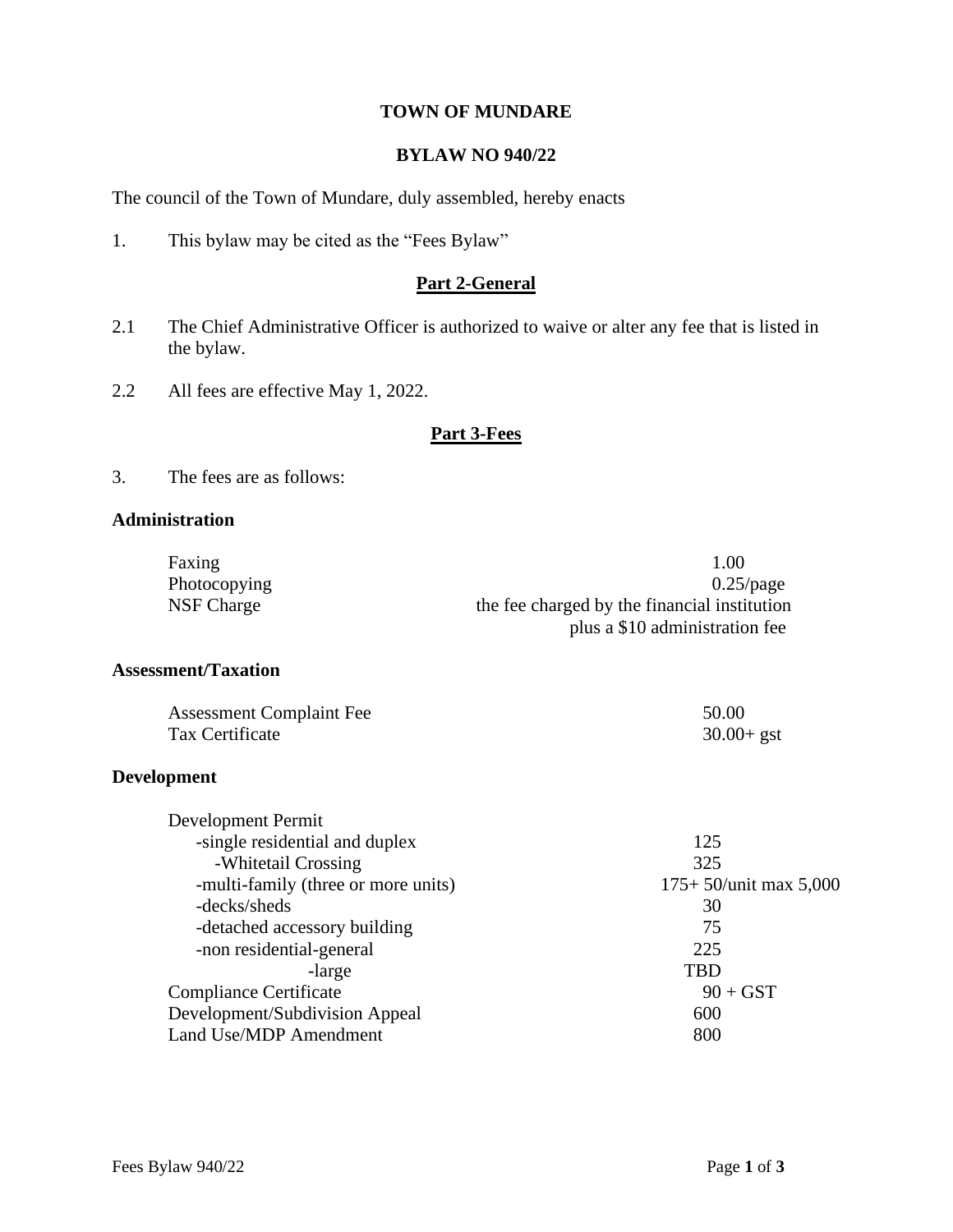## **Streets**

Gravel \$150 for 3 yards Maximum of 3 yards per household per year \$5/pail

## **Recreation**

| Bowling                                     | \$3/person/hr        |  |
|---------------------------------------------|----------------------|--|
| -six or more                                | 15/hr                |  |
|                                             |                      |  |
| Ukraina Park/Victory Park                   |                      |  |
| -diamonds                                   | 85/diamond/day +gst  |  |
| -concession building-4 hours or less        | $180 + gst$          |  |
| -more than 4 hours                          | $280 + gst$          |  |
| -Ball Tournament/per day                    | $180 + gst$          |  |
| -camping                                    |                      |  |
| -power/day                                  | 30 includes gst      |  |
| -no power/day                               | 25 includes gst      |  |
| -rv's/campers/day                           | 25 includes gst      |  |
| -extra tents                                | 20 includes gst      |  |
| -firewood/wheelbarrow                       | 25 includes gst      |  |
| -camping at any site in Town other than the |                      |  |
| MRC campsite                                | same as Ukraina Park |  |
| MRC campsite                                |                      |  |
| -per day                                    | 30 includes gst      |  |
| -Summer-May to October                      |                      |  |
| -weekly                                     | $125 + gst$          |  |
| -monthly                                    | $500 + gst$          |  |
| Winter-November to April                    |                      |  |
| -weekly                                     | $155 + gst$          |  |
| -monthly                                    | $625 + gst$          |  |
|                                             |                      |  |
| <b>HUB Building</b>                         |                      |  |
| -non profits                                | free                 |  |
| -4 hours and under                          | \$25                 |  |
| -over four hours                            | \$75                 |  |
| Town Wide Garage Sale                       | \$5                  |  |

# **Part 4-Repeal**

4.1 Bylaw 927/21 as amended is repealed.